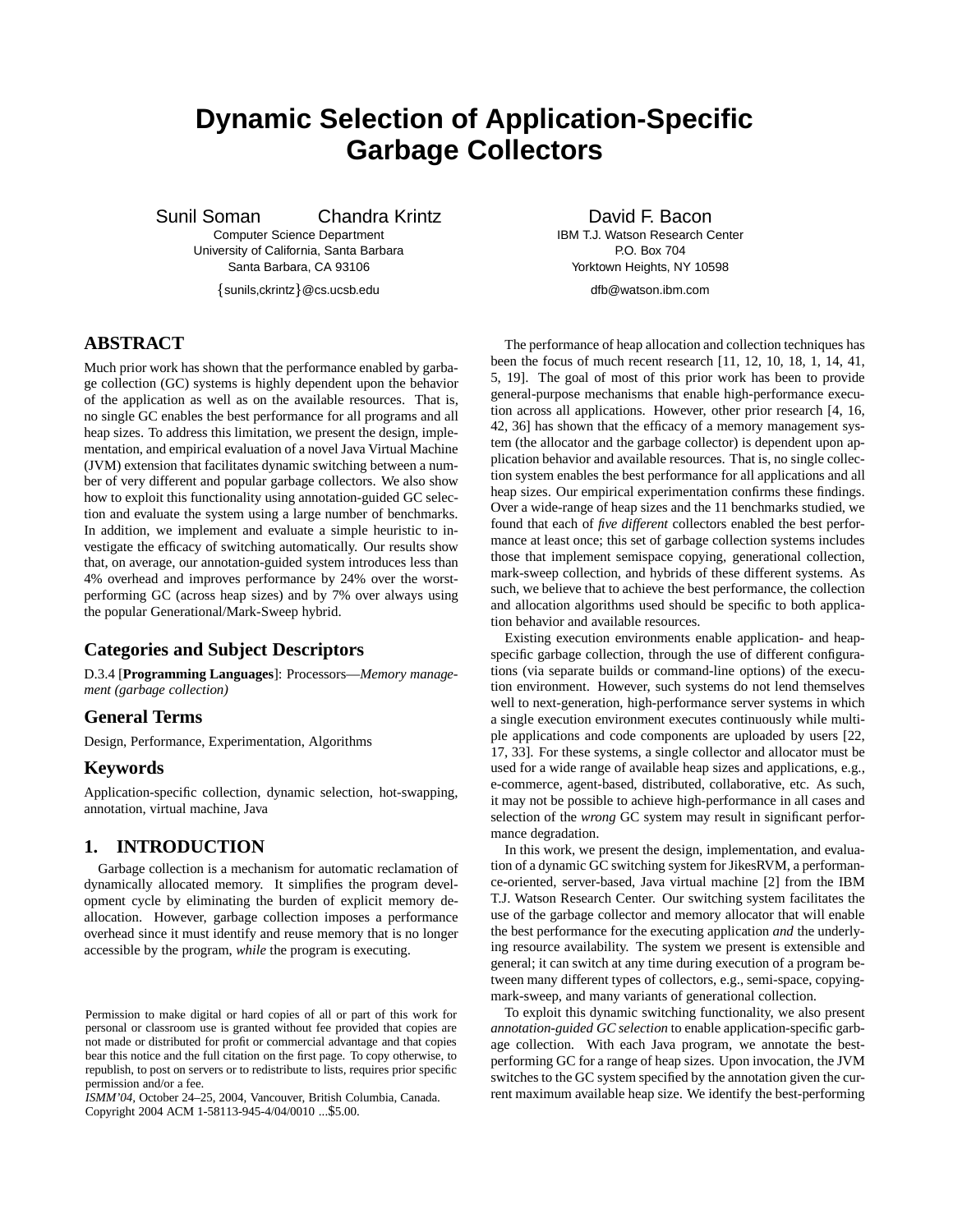

**Figure 1: Benchmark performance using different GC systems and heap sizes in the JikesRVM. No single collector enables the best performance for all programs and all heap sizes. The GC systems that we used for these experiments are Semispace copying (SS), Mark-sweep (MS), Generational/Mark-sweep (GMS) hybrid, Generational Semispace (GSS), and a non-generational Semispace/Mark-sweep collector (CMS) (see Section 2.1 for details on these collectors). The y-axis is total time in seconds. For SPECjbb, the y-axis is the inverse of the throughput reported by the benchmark; we report 10**- **/throughput in operations/second to maintain visual consistency with the other graphs. The x-axis is heap size relative to the minimum in which the program can execute. The benchmarks are from the SPECjbb, JOlden, and SpecJVM98 suites.**

GC system, off-line, via execution profiles from multiple inputs and resource constraints. We then annotate the program with this information using a bytecode annotation system that we developed in prior work [28]. Furthermore, we extend this technique using a simple heuristic to investigate the efficacy of switching *automatically* using only on-line application and resource behavior.

To evaluate our system, we employed a number of different benchmarks. We present results from this evaluation and compare the overhead of our system (without switching) with that of a clean, unmodified system for a wide range of garbage collection configurations. In addition, we present the efficacy of annotation-guided GC selection and empirically evaluate automatic switching. Our results indicate that annotation-guided GC selection imposes very little overhead (3-4%) over using the best-performing GC system at each heap size. In addition, our system can significantly reduce the negative impact of selecting the *wrong* collector (24-26%) and improve performance over always using the popular Generational/Mark-Sweep hybrid (by 7% on average).

We next motivate our work and overview the design and implementation of our dynamic GC switching framework. In Section 3 we present annotation-guided and automatic switching strategies that exploit dynamic switching to improve program performance. We then describe and analyze our experimental results in Section 4, and present our related work (Section 5), and conclusion (Section 6).

## **2. APPLICATION-SPECIFIC GC**

The next-generation of high-performance server systems must enable continuous availability and high-performance to gain widespread use and acceptance. Due to the portability, flexibility, and security features enabled by the Java programming language and its execution environments, a number of high-end server systems now employ Java as the implementation language for application and execution servers [22, 17, 33]. These systems run a single virtual machine (VM) image continuously so that applications and code components can be uploaded and executed as needed by customers (for customization, collaboration, distributed execution, etc.).

Given this model (single VM and continuous execution) and existing JVM technology, a single, general-purpose collector and allocation policy must be used for all applications. However, many researchers have shown that there is no single combination of a collector and an allocator that enables the best performance for all applications, on all hardware, and given all resource constraints [4, 16, 42]. Figure 1 confirms these findings. The graphs show performance over heap size for SPECjbb [38], Voronoi from the JOlden benchmark suite [13], and db from the SpecJVM98 suite [38] executing within the Jikes Research Virtual Machine (JikesRVM) [2]. The x-axis represents heap size relative to the minimum heap size that the application requires for complete execution. For SPECjbb, the y-axis is the inverse of the throughput reported by the benchmark; we report  $10^6$ /throughput in operations per second to maintain visual consistency with the execution time data of the other benchmark. For the data in all graphs, lower values are better.

The top-most graph in the figure shows that for SPECjbb, the semispace (SS) collector, performs best for all heap sizes larger than 4 times the minimum and the generational/mark-sweep hybrid (GMS) performs best for small heap sizes. The middle graph, for Voronoi shows that for heap sizes larger than 4 times the minimum, semispace (SS) performs best. For heap sizes between 2 and 4 times the minimum, mark-sweep (MS) performs best. Moreover, for small heap sizes (GMS) performs best. The bottom-most graph shows the performance of db: SS and GSS (a generational/semispace hybrid) perform best for large heap sizes and CMS (a non-genera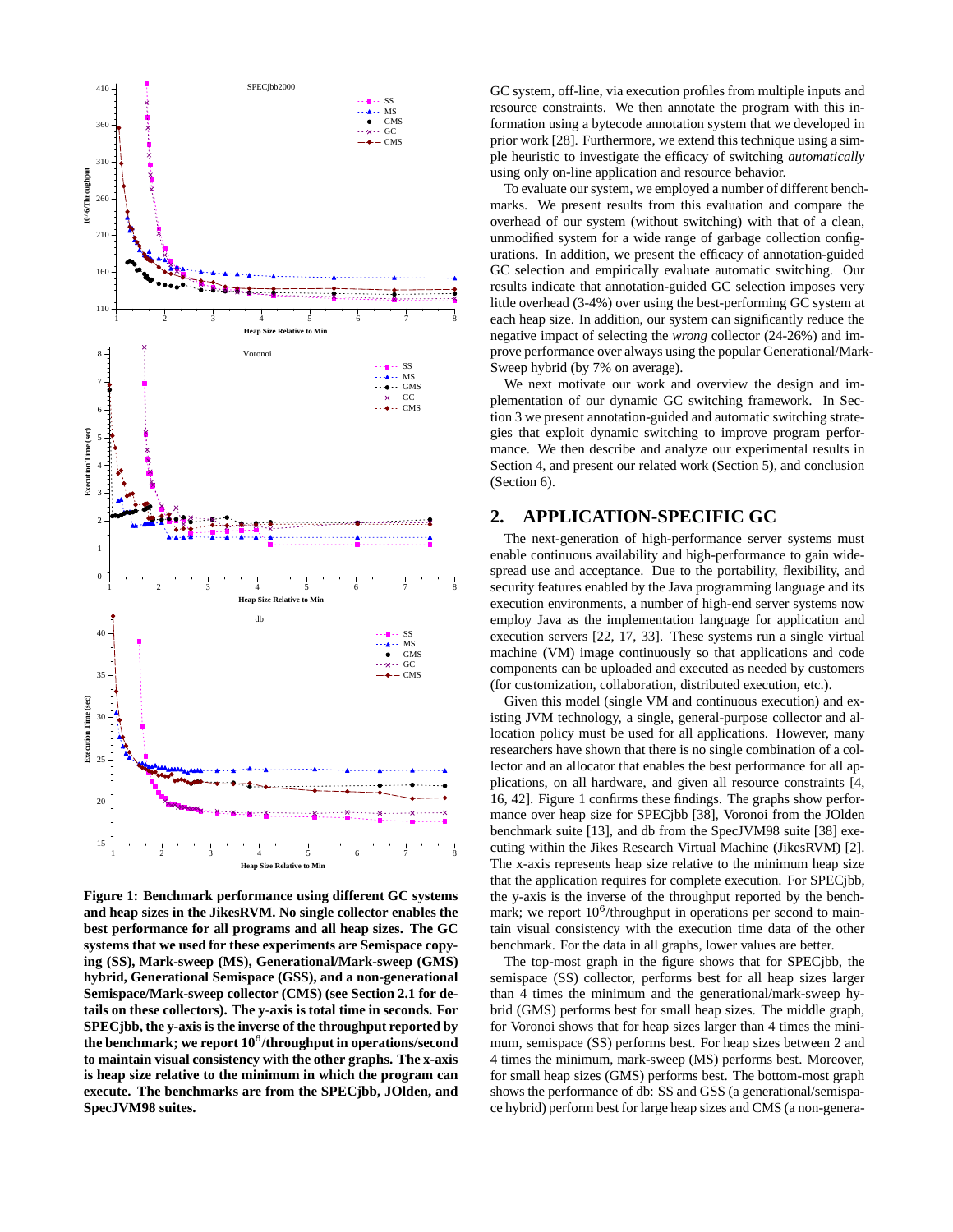tional semispace copying/mark-sweep hybrid) and MS perform best for small heap sizes. We refer to any point at which the bestperforming GC system changes as a *switch point*. These results support the findings of others [4, 16, 42], that no single collection system enables the best performance across benchmarks; moreover no single system performs best *across heap sizes for a single benchmark/input pair*.

To exploit this execution behavior that is specific to both the application and the underlying resource availability, we extended JikesRVM, to enable dynamic switching between GC systems. The goal of our work is to enable application-specific garbage collection, to improve performance of applications for which there exist GC switch points, and to do so without imposing significant overhead.

#### **2.1 Implementation Framework**

The JikesRVM [2] is an open-source, dynamic and adaptive optimization system for Java that was designed and continues to evolve with the goal of enabling high-performance in server systems. The JikesRVM compiles (at runtime) Java bytecode programs at the method-level, Just-In-Time, to x86 (or Power PC) code. The system performs extensive runtime services, e.g., garbage collection, thread scheduling, synchronization, etc. In addition, JikesRVM implements adaptive optimization by performing on-line instrumentation and profile collection and then using the profile data to evaluate when program characteristics have changed enough to warrant method-level re-optimization. The current version of the JikesRVM optimizing compiler applies two levels of optimization (0 and 1). Level 0 optimizations include local propagation (of constants, types, copies), arithmetic simplification, and check elimination (of nulls, casts, array bounds). Moreover, as part of level 0 optimizations write barriers are inlined into methods if the GC system is generational. Level 1 optimizations include all of the level 0 optimizations as well as common subexpression elimination, redundant load elimination, global propagation, scalar replacement, and method inlining (including calls to the memory allocation routines).

The JikesRVM (version 2.2.0+) implements the Java Memory Management Toolkit (JMTk) [8] that enables garbage collection and allocation algorithms to be written and "plugged" into Jikes-RVM. The framework offers a high-level, uniform interface to JikesRVM that is implemented by all memory management routines. We refer to the combination of an allocation policy and a collection technique as a *GC system* (this corresponds to a *Plan* in JMTk terminology). The JMTk allows users to implement their own GC systems easily within JikesRVM and to perform an empirical comparison with other existing collectors and allocators. The JMTk provides users with utility routines for common GC operations, such as, copying, marking and sweeping objects. When a user builds a configuration of JikesRVM, she is able to select a particular GC system for incorporation into the JikesRVM image.

The five GC systems that we consider in this work are Semispace copying (SS), a Generational/Semispace Hybrid (GSS), a Generational/Mark-sweep Hybrid (GMS), a non-generational Semispace/ Mark-sweep Hybrid (CMS), and Mark-sweep (MS). These systems use stop-the-world collection and hence, require that all mutators pause when garbage collection is in progress. Readers should refer to [26, 8] for a detailed description of these collectors; however, the generational collectors deserve special mention.

The GSS system makes use of well-known generational garbage collection techniques [3, 40]. Young objects are allocated in a variablesized nursery space using *bump-pointer* allocation from a contiguous block of memory. Upon a minor collection, the nursery is collected and the survivors are copied to the mature space. The



**Figure 2: Original and new (dynamic, switch-enabled) JikesRVM/JMTk class hierarchy**

mature space is collected by performing a semispace copying collection following a minor collection, as needed. This process is referred to as a major collection. Since generational GC performs minor collections separately from major collections, write-barriers are needed for all pointer stores to identify pointers from objects in the mature space to those in the nursery. We describe the implications of the use of write barriers in our system in Section 2.2.3.

The GMS system also employs a generational model. However, the mature space is managed in the same way as the mark-sweep space in the non-generational Mark-sweep system (MS). Allocation from this space is performed using a sequential, first-fit, free-list resource and collection is a two-phase process that consists of a mark phase in which live objects are marked and a sweep phase in which unmarked space is returned to the free-list.

 $CMS<sup>1</sup>$  is similar to SS in that it is non-generational and is divided into two sections. However, CMS is a hybrid approach in which the first section is managed via bump-pointer allocation and copy collection and the second section is managed via Mark-sweep collection (and uses free-list allocation as described above). CMS does not use write-barriers. As a result, CMS is only able to identify references from the mark-sweep space to the semispace by tracing the objects in the former. Consequently, when a CMS collection occurs, the entire heap is collected – using copy collection for the first section then mark-sweep collection for the second section.

JVM system classes and large objects are handled specially in the JikesRVM/JMTk system. All of the GC systems include a immortal space that holds the JikesRVM system classes. Immortal space is allocated using the bump-pointer technique and this space is never collected. In addition, each collection system considers objects of size 16KB and greater as "large objects". Generational collectors allocate large objects from the mature space; non-generational collectors employ a separate large object space. This large object space, when used, is managed via Mark-sweep collection.

We extended the JikesRVM/JMTk system to implement all of these GC systems within a single image of the execution environment. Moreover, we enabled the system to switch between SS, GMS, GSS, CMS, and MS dynamically. In the following section, we describe the implementation of our GC switching system.

## **2.2 Multiple Garbage Collection Systems in a Single JVM**

The version of the *Plan* class dictates which GC system is built into a single JikesRVM image. The only way to change *Plan*s (to use a different garbage collector) is to build another image using a different JikesRVM configuration. Our extension to JikesRVM requires that multiple GC systems be included in a single system image. To enable this, we implemented a generic *Plan* class, from

<sup>&</sup>lt;sup>1</sup>Note: This is a stop-the-world collector and should not be confused with the Concurrent Mark-Sweep collector in Sun's HotSpot VM [23]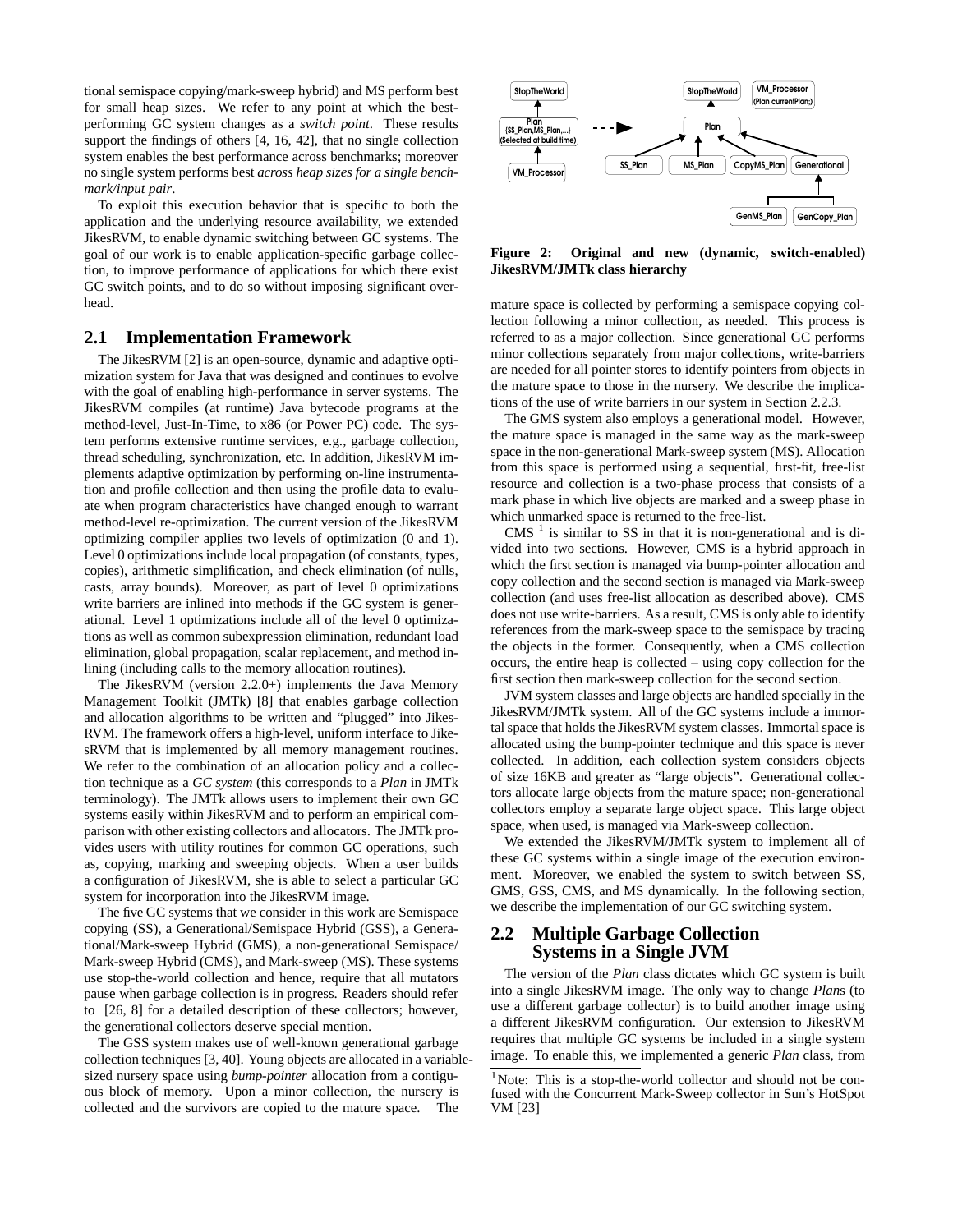which all specific GC system classes derive, e.g., SSPlan, CMS-Plan, GMSPlan, GSSPlan, etc. Each of these plans are instantiated in a single image of our system. Since the JMTk provides common utility routines, we can share most of the garbage collection code among the plans. The size of a typical VM image built with our extensions is 44.2MB, compared to an average size of 42.6MB for the reference JikesRVM images (ranging from 37.2MB for SS to 49.4MB for MS) – our extensions do not significantly increase code size. Figure 2 shows the JikesRVM JMTk class hierarchy before and after our extensions.

We inserted a global field (*currentPlan*), into the class that implements the JikesRVM GC system interface. This field identifies the GC system that is currently in use. At all times, the instantiation of each GC system (a *Plan* object) is available in our system.

Each program allocation site invokes the *alloc* method in the *Plan* class. We implemented this routine as a static method to avoid virtual method dispatch and guarded inlining. This method invokes the appropriate static allocation routine according to the GC system identified by *currentPlan*. When a switch occurs, we update *currentPlan* to reflect the GC system to which we have switched.

To support multiple GC systems, we require address ranges for all possible virtual memory resources to be reserved. Our goal is to enable as much overlap of virtual address spaces as possible to reduce the overhead of switching (described further below). The address space layout that we use is shown in Figure 3. Each address range is mapped to physical memory lazily (as it is used by the executing program), in 1 Megabyte chunks. The immortal and large object space within our system are shared across all GC systems. Similar to the reference system, we allocate objects larger than 16KB from the large object space.



**Figure 3: Virtual address layout in the switching system**

#### *2.2.1 Switching Between GC Systems*

Switching between GC systems requires that all mutators be suspended to preserve consistency of the virtual address space. Since the JikesRVM collectors are all stop-the-world, the system implements the necessary functionality to pause and resume mutator threads. We extended this mechanism to implement switching.

When a switch occurs, we stop each executing mutator thread as if a garbage collection was taking place. A full garbage collection, however, may not be necessary for all switches. To enable this, we meticulously designed the layout of our heap spaces (Figure 3) in such a way so as to reduce the overhead of collection, i.e., to avoid a full garbage collection for as many different switches as possible. For example, a switch from SS to GSS only requires that future allocations come from the GSS nursery area since SS and GSS share their two half-spaces. Therefore, we only need to perform general bookkeeping to update the *currentPlan* to implement the switch.

Table 1 indicates when a GC is required on a switch and if it is, what type of GC is required, e.g., full (F) or minor (M). If no GC is required then the entry in the matrix is marked with an N. We use the notation XX–YY to indicate a switch from collection system XX to collection system YY; in the matrix, the entries show the type of GC that is required for row–>column. Note that we need to perform a garbage collection when switching from MS in only two cases (while switching to SS and GSS, the latter being a collector that is very often not the best choice). Moreover, MS commonly works well for very small heap sizes. We therefore use MS as our initial, default collector. As our system discovers when to switch to a more appropriate collection system, the cost of the switch itself is likely to be low since only switches to SS and GSS will require a full garbage collection.

We next describe the operations required for each type of switch. Whenever we perform a copy from one virtual memory resource to another, we invoke the allocation routine of the GC system to which we are switching.

**Switches That Do Not Require Collection**. As mentioned above, SS–>GSS does not require a collection since their virtual semispaces are shared. Similarly, MS->GMS, MS->CMS, and GMS-CMS do not require a garbage collection upon a switch since the mark-sweep is shared. Following the update to *currentPlan*, our system allocates heap space from the nursery or initial semispace, for GSS and GMS, and from the initial semispace for CMS.

**Switches That Require Minor Collection**. When we switch from a generational to a similar non-generational collector, e.g., GMS– >MS and GSS->SS, we need only perform a minor collection. That is, in addition to updating the *currentPlan*, we must collect the nursery space and copy the remaining live objects into the (shared) mature space.

**Switches That Require Full Collection**. The remaining switch combinations require a full garbage collection. We perform each switch as follows:

- **SS/GSS–GMS/CMS/MS**. To switch between these collection systems, we perform a semispace collection (or a major collection for GSS). However, instead of copying survivors to the empty semispace, we copy them to the mark-sweep space of the target systems. When switching from GSS, we do the same; however, we must also copy the objects in the GSS mature space to the mark-sweep space.
- **GMS/MS–SS/GSS**. To perform this switch, we perform a major collection and copy survivors from the nursery and live objects from the mature space to the semispace. If we are switching from a non-generational MS system to SS or GSS, we mark live objects in the mark-sweep space and we forward them to the semispace resource. Since we must move objects during MS collection, we must maintain multiple states per object. We do this using an efficient, multi-purpose, object header described in Section 2.2.2.
- **CMS–Any GC**. Since there are no write-barriers implemented for CMS, the heap spaces in this hybrid collector cannot be collected separately. Without write-barriers to identify references from the mark-sweep space to the semispace, we may incorrectly collect live objects if we collect the semispace alone, i.e., those that are referenced by mark-sweep objects but not reachable from the root set. When we switch from CMS to any other GC system, we must perform a full collection to ensure that we consider all live objects.

Although the switching process is specific to the old and the new GC systems, we provide an extensible framework that facilitates easy implementation of switching from any GC system to any other, existing or future, that is supported by the JikesRVM JMTk. Moreover, unlike all previous work, our system is able to dynamically switch between GC systems that use very different allocation and collection strategies.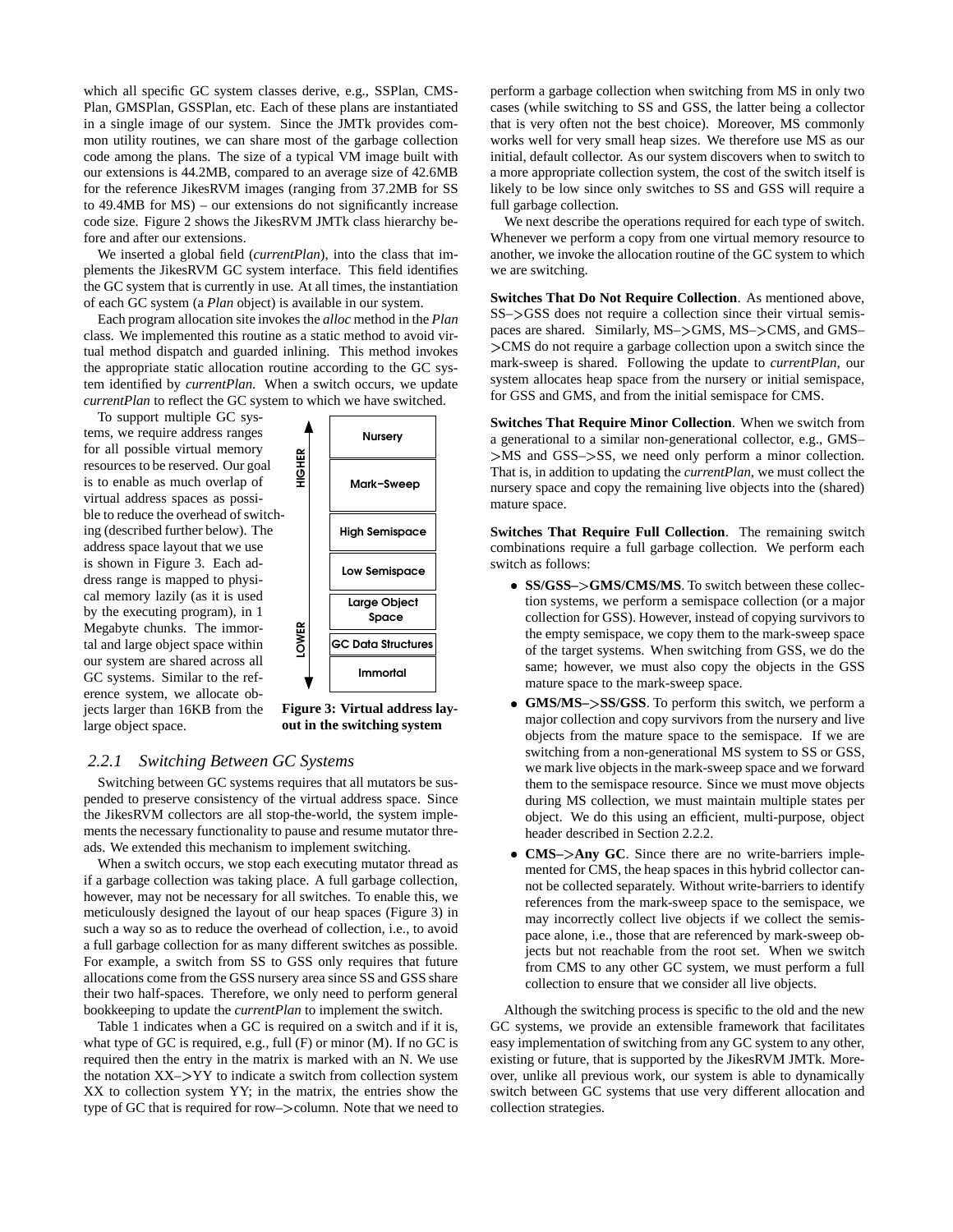| GC Requirements Upon Switch<br>N:None, F:Full, M:Minor                                 |   |   |   |   |   |
|----------------------------------------------------------------------------------------|---|---|---|---|---|
| Switch from Row to Column<br><b>GMS</b><br><b>SS</b><br><b>CMS</b><br><b>GSS</b><br>MS |   |   |   |   |   |
| <b>SS</b>                                                                              | N | F | F | N |   |
| <b>CMS</b>                                                                             | F | N | F | F |   |
| <b>GMS</b>                                                                             | F | N | N | F | М |
| <b>GSS</b>                                                                             | М | F | F | N | F |
| MS                                                                                     | F |   | N | F |   |

**Table 1: Given the layout of our virtual address spaces, we may or may not need to perform a full garbage collection for all switches. The entries in this table indicate when GC is required on a switch (from the row GC to the column GC) and if it is, what type of GC is required: full (F), minor (M), or none (N).**

When a switch completes, we suspend the collector threads and resume the mutators, as is done during the post-processing of a normal collection. In addition, we *unmap* any memory regions that are no longer in use. The reference JikesRVM implementation uses on-demand memory mapping of the virtual address space. To use physical memory efficiently, we dynamically unmap unused memory space when we switch to a new collection system.

A limitation of the switching mechanisms described above is that we may not be able to perform certain kinds of switches when memory is highly constrained. For example, while switching from MS (or GMS, CMS) to SS (or GSS), we need to map the virtual address space corresponding to the SS *tospace*, on demand. However, we cannot unmap the MS address space until all live objects have been copied to the SS tospace. Consequently, our system requires more physical memory than the reference system, *while* performing the switch in these cases. In practice however, our system never performs a switch from MS to SS or GSS when memory is constrained (we provide further explanation of why this is the case in Section 3). A similar problem exists for switching from SS (or GSS) to a MS (or GMS, CMS) system. Note, however, that in these cases, we can unmap memory from the SS tospace before we copy objects to the MS space, since the SS tospace will not be used subsequently.

## *2.2.2 Multi-purpose Object Header*

As mentioned in the previous section, to switch from a GC system that uses a mark-sweep space (GMS, CMS, and MS) to a GC system that uses a contiguous semispace (GSS, SS), we must maintain state for *both* the mark-sweep process as well as for the process of forwarding objects to the semispace. Typically, garbage collectors store this state in the header of each object. In JikesRVM, the garbage collectors each use a single 4-byte entry in the object header, called the *status word*.

The mark-sweep collector requires two bits in the status word: the *mark bit* to mark live objects and the *small object bit* to indicate that the object is a small object. The use of the *small object bit* by this GC system enables efficient size-specific free-list allocation. Since the system aligns memory allocation requests on a 4-byte boundary, the lowest two bits in an object's address are always 0. Hence, the *mark bit* and the *small object bit* can be encoded as the lowest two bits in the status word.

Semispace collectors also require header space to record the state of the copy process and the address to which the object is copied. A semispace collector marks an object as *being forwarded* while it is being copied. Once it is copied, the object is marked as *forwarded* and a forwarding pointer to the location to which the object was copied, is stored in the initial 30 bits of the header. The *being forwarded* state is necessary to ensure synchronization between



**Figure 4: Examples of bit positions in status word in object header**

multiple collector threads. These two states are stored in the two least-significant bits of the status word.

The two least-significant bits in an object status word implement different states depending on the collector with which JikesRVM is configured at build-time. For example, as shown in Figure 4, if JikesRVM is built using a mark-sweep GC system, the value  $0 \times 2$ in the two least-significant bits of the status word of an object indicates that the object is small and unmarked. However, if instead, the semispace collector is used, this state indicates that the object has been forwarded to the to-space during a collection. Similarly, if these bits are both set, the status word indicates that the object is a small object and has been marked as live by a mark-sweep collector; the same state indicates to a semispace collector thread that the object is currently being forwarded by another thread.

Upon a switch from a collector that uses a mark-sweep space to one that uses a semispace, we must *forward marked objects* to the semispace. Consequently, our switching system must support all four distinct states concurrently, in addition to space for a forwarding pointer. To account for the two additional bits required and to avoid using an additional 4-byte header entry, we use bit-stealing (also used in prior GC systems [6]) in which we "steal" the two least-significant bits from another address value that is byte-aligned. In JikesRVM, the object header also stores a pointer to a Type Information Block (TIB), which provides access to the internal class representation and the virtual method table of the object. We use the two least-significant bits from the TIB to store the additional states, *being forwarded* and *forwarded*, during the copying process. This implementation requires that we modify VM accesses to the TIB so that these bits are disregarded.

#### *2.2.3 Optimizations*

There are two primary sources of overhead introduced by our automatic GC switching system: The use of write barriers which are not needed by all collectors and the loss of inlining opportunities due to dynamically changing allocation routines. As mentioned in Section 2.2.3, since our system can switch to a generational collector at anytime, we must insert write-barriers for every field assignment in every method – these instructions execute even when the collector in use is non-generational. Moreover, if there is ever only a single GC system, we can inline calls to the allocation routine. However, in our system the allocation routine may change; consequently, we cannot perform such inlining.

To address these issues, we implemented two compiler optimizations that enable *specialization* of optimized methods according to the underlying GC system. In particular, for methods optimized at level 1 (as is done in the base system), we inline the allocation routines of current GC system. In addition, for methods optimized at level 0 or 1 (as is done in the base system), we only insert write barriers for field accesses in methods when the current GC is generational.

As mentioned previously, we employ adaptive optimization in which only hot methods are optimized at increasing optimization levels(only 0 and 1 currently). Hot methods are identified via online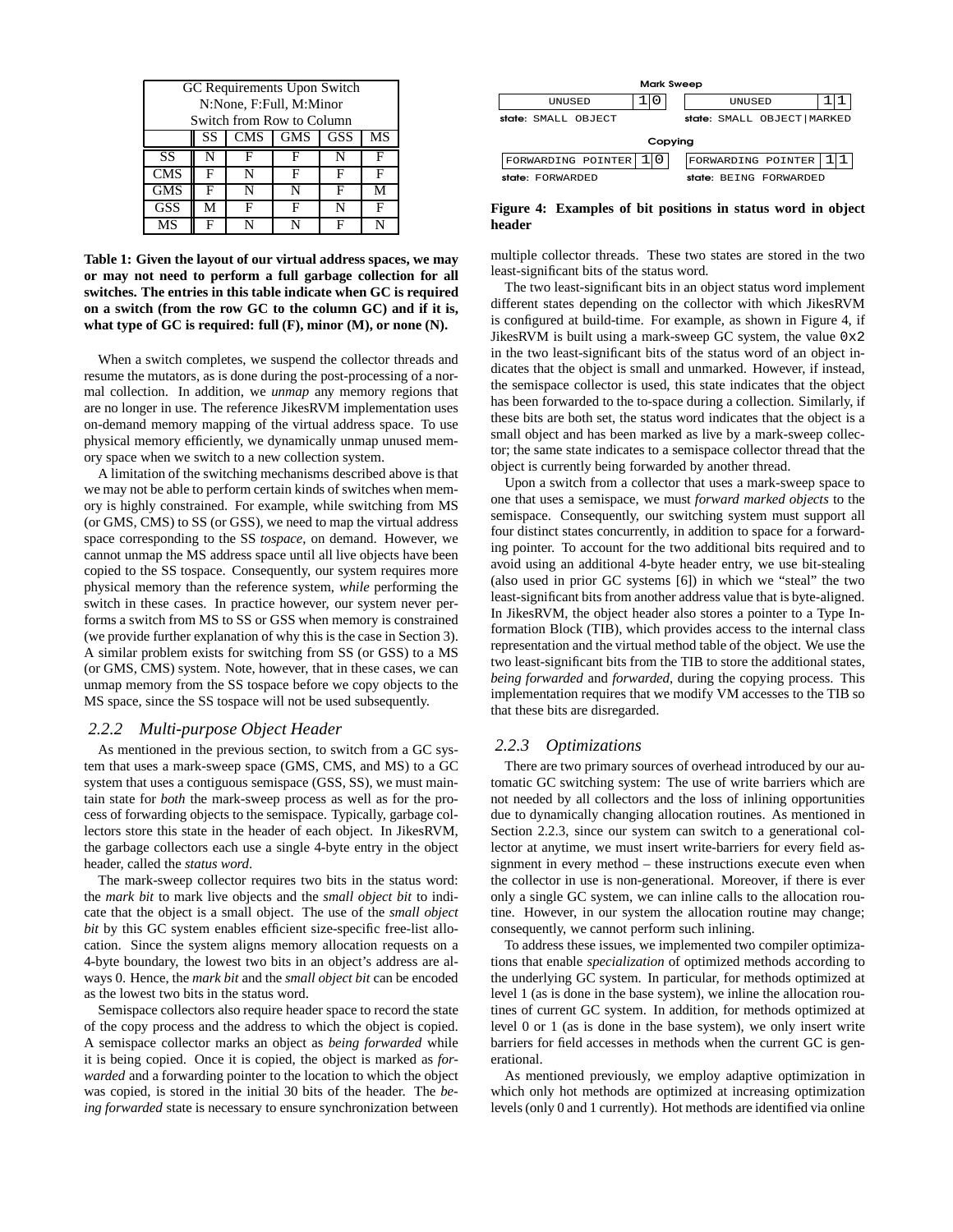sampling. All other methods are fast-compiled. We modified the fast compiler to insert write barriers into all methods regardless of the underlying GC system. In addition, the fast compiler performs no inlining.

If our system switches to a new GC system *after* method specialization has occurred, we must invalidate these methods so that future invocation of them will cause recompilation. We implement invalidation by simply replacing the table entry for the method with the same compilation stub used by JikesRVM to enable lazy, methodlevel, compilation [29]. Moreover, if such a method is currently executing, i.e., it is on the runtime stack of some application thread, we must recompile it immediately (as part of the switch) and replace its runtime stack frame.

To enable this, we implemented a general form of the on-stack replacement and method invalidation mechanism described in [15]. A complete description of our implementation is described in the technical report version of this paper [37]. In summary, we extended the system to enable OSR at any point during program execution – at which a GC system switch can occur, i.e., program points at which the compiler has generated live-variable information. These points include allocation sites, call sites, prologue and epilogue yieldpoints, loop backedges, and explicit yieldpoints [2].

We employ *OSRInfo* points to gather the information consisting of the stack and method-local variables, required to perform OSR, at every potential switch point. *OSRInfo* points are similar to *OS-RPoints* used in [15] in that they *OSRInfo* points record information about live variables. However, they are not *unconditional yield points*, unlike *OSRPoints*. Moreover, *OSRInfo* points are only used during compilation to generate liveness information about variables at all garbage collection switch points, and as such, do not appear in the final machine code. During on-stack replacement, the switching system accesses the maps generated from the OSR information to extract values from the correct register and stack locations for the method being replaced. The OSR system then inserts these values into the appropriate frame locations for the new version of the method.

In addition to method invalidation and OSR, we implemented the write barrier to be as efficient as possible. We use a single, shared write-barrier for all types of generational GC systems. Moreover, as we showed in Figure 3, we placed the nursery space in our system at the highest virtual address. Hence, we require only a single check (to determine if the value is greater than the nursery boundary) to determine if the young object reference is in the nursery. Our universal write-barrier implementation is similar to that described in [9].

## **3. GARBAGE COLLECTOR SELECTION**

By implementing the functionality to switch between collection systems while the JikesRVM is executing, we can now select the "best-performing" collection system for each application that executes using our system. To this end, we implemented *Annotationguided GC System Selection*. Annotation is information that is communicated (transfered and loaded) as part of the program; this information can include anything from static analysis data to offline profile information. Annotation has be shown to be effective for reducing the overhead of dynamic optimization and for improving execution performance by providing "hints" to the compilation and runtime environment about optimization opportunities and analysis information [27, 28, 31, 20, 25]. We use annotation in this work to identify per-application garbage collectors that should be employed by our GC Switching system.

To enable annotation-guided GC selection, we analyzed application performance off-line using the different JikesRVM GC sys-

|                  |                 | Min  | Annot GC Selector           |        |
|------------------|-----------------|------|-----------------------------|--------|
|                  |                 | Heap |                             | Switch |
| <b>Benchmark</b> | Input/Cross     | (MB) | GC(s)                       | Ratio  |
| compress         | 100/10          | 21   | SS                          |        |
| jess             | 100/10          | 9    | <b>GMS</b>                  |        |
| db               | 100/10          | 15   | CMS/SS                      | 1.73   |
| javac            | 100/10          | 30   | <b>GMS</b>                  |        |
| mpegaudio        | 100/10          | 11   | GSS                         |        |
| mtrt.            | 100/10          | 16   | <b>GMS</b>                  |        |
| jack             | 100/10          | 18   | <b>GMS</b>                  |        |
| JavaGrande       | AllSizeA/SizeB  | 15   | GMS/SS                      | 3.00   |
| mst.             | 1050 nodes/640  | 78   | MS/CMS                      | 1.47   |
| specjbb          | 1 warehouse/2   | 40   | $\overline{\text{GMS}}$ /SS | 3.00   |
| voronoi          | 65000 pts/20000 | 34   | MS/SS                       | 4.26   |

**Table 2: Annotated GC selection decisions, minimum heap sizes and inputs. If there is a switch point, we annotate the minimum heap size and the** *Switch Point Ratio***: switch point heap size over minimum heap size. We present data for the first input (Input) in the pair Input/Cross. We consider both inputs (Input & Cross) to infer the best performing GC at a particular heap size/minimum heap size ratio.**

tems. We considered a number of different heap sizes and program inputs. We list these inputs in our annotation selection table Table 2, as input and cross. We extracted, for each heap size, the best performing GC system across inputs. In addition, for benchmarks for which there were multiple best-performing GCs for different heap sizes, we also identified the *switch points* for each program (if any), i.e., the heap sizes at which the best-performing GC changes.

For all of the benchmarks that we studied, the per-GC performance was very similar across inputs. Only two benchmarks exhibited differences in GC performance across inputs. This *inputdependence* is very different from other types of profiles, e.g., method invocation counts, field accesses, etc., in which cross-input behavior can vary widely [27]. Therefore, it is less likely that we will negatively impact performance for inputs that we have not profiled. Even so, we consider two inputs for each benchmark to determine the annotation. To compute the GC to annotate for the two benchmarks that exhibited differences across inputs, we identified the GC that imposed the smallest percent degradation over the best performing collector across inputs at each heap size.

The values that we annotate are shown in the final two columns of Table 2. For each benchmark, we specify the GC system that performs best. If there is more than one best-performing GC for different heap sizes, i.e., there is a *switch point*, we annotate each of the GCs and switch points.

We found that for all of the benchmarks studied, if there was a switch point, there was only a single switch point and that the switch point heap size was very similar relative to the minimum heap size for each input. As such, we specify the switch point as the *ratio* of switch point heap size and the minimum heap size. At program load time, the JVM computes the ratio of current maximum heap size to minimum heap size and compares this value with the annotated ratio. If the value is less, the JVM switches to the first GC (left of slash in the table entry) and to the second GC (right of slash), otherwise. This requires that we also annotate the minimum heap size for the program and input. However, this reduces the amount of offline profiling required since given the minimum heap size for an input, we can compute the switch point using the ratio from any input, since this switch point ratio holds across inputs for all benchmarks that we studied. Five of these eleven programs have switch points.

We use a 4-byte annotation in each class file of an application containing a main method. We insert annotations into class files using an annotation language and a highly compact encoding that we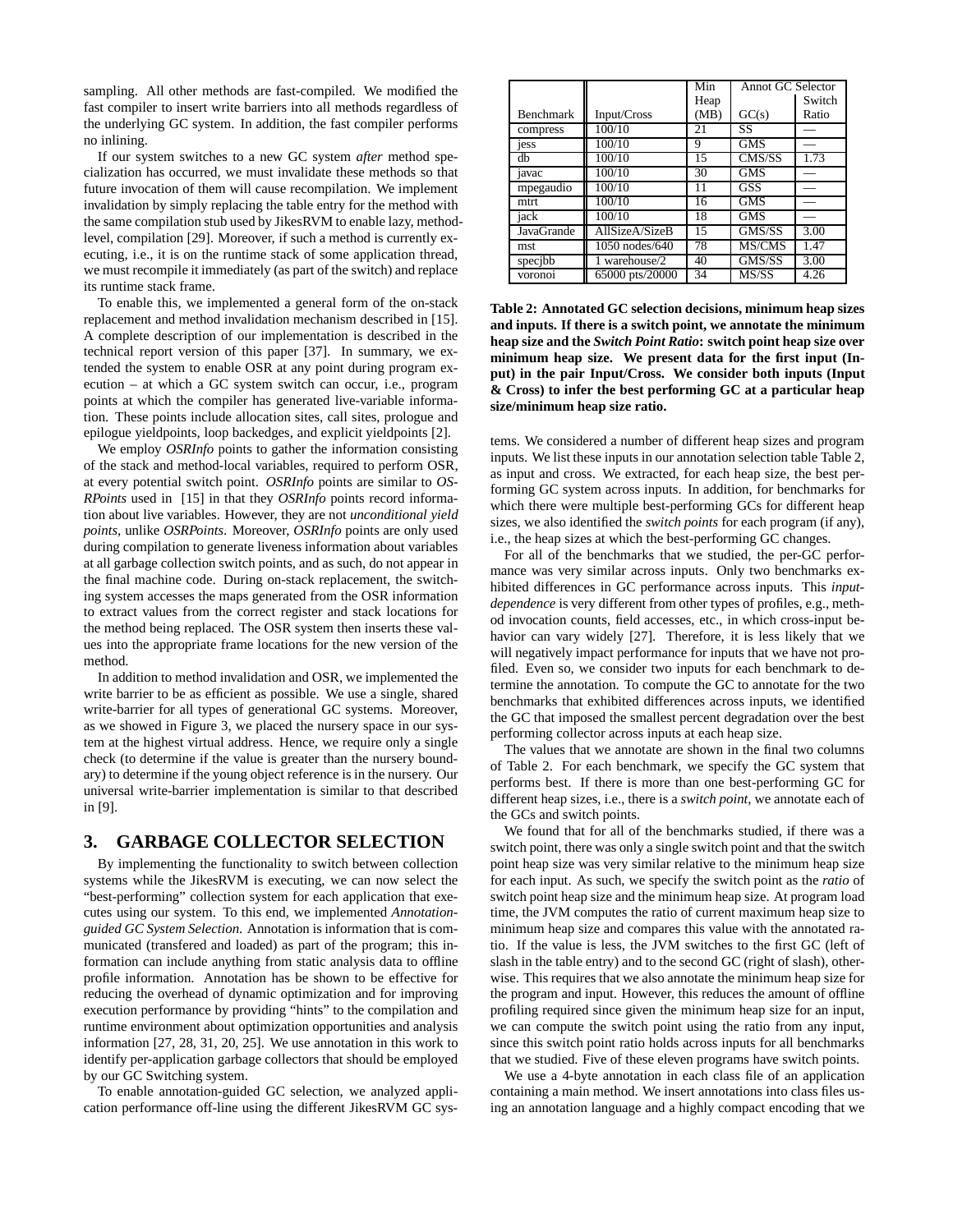developed in prior work [28]. Upon initiation of dynamic loading of the first application class file, JikesRVM switches to the collection system specified; if there is a switch point for the program, our system compares the switch point ratio with the ratio of current maximum available heap size and minimum heap size. If the minimum heap size is not specified, 40MB is assumed. Since the best-performing collection system may depend on the underlying architecture (memory size, cache levels, cache sizes, register count), we can also incorporate different architectures as part of our profile collection and annotation. For this work, we focus solely on the x86 architecture.

One limitation of this annotation-based approach, is input dependence. Even though we consider multiple inputs and for these benchmarks, the gc-selection variance across inputs is small, it may happen that a previously unknown input causes the selection decision to change – needlessly causing a degradation in program performance. Moreover, offline profiling requires more developer effort. To address these issues, we also investigated the efficacy of *automatically* selecting the appropriate GC system using *on-line* program behavior.

To enable this, we employed a simple heuristic based on maximum heap size and the heap residency following GC. Given our experience with the annotation-based system, we determined that the best performing collector is consistently GMS for small heaps and SS for large heaps. If the heap availability should change, e.g., to make room for concurrent execution of other programs, our system can automatically switch to GMS or SS accordingly.

In addition to determining what GC system to switch to, we must also identify *when* to switch. Some possible options include heap residency thresholds, GC frequency thresholds, and allocation behavior. As an experiment, we implemented the above heuristic (GMS/SS switching with a 90MB heap size threshold) using a heap residency threshold of 60%. As such, given any application, our system waits until the live data following a collection exceeds 60% of the available heap size. At which point, the system checks whether the maximum heap size is greater than 90MB, and if so, switches to SS; else it switches to GMS. The system uses MS as the initial, default GC system. Our use of a residency threshold enables us to use two different collectors for the two different, commonly occurring, program phases: startup and steady-state.

The primary difference between automatic switching and annotation-guided switching is that the switch occurs *after* program execution has begun. Consequently, there may be optimized methods in the system that are *specialized* for the previous GC system. As such, automatic switching employs both method invalidation and on-stack replacement to invalidate such specialization. Since only very hot methods are optimized by JikesRVM, the number of methods that require invalidation or OSR is small in our experience.

We acknowledge that our automatic GC selection heuristic is simple. We include it as a second example of how our switching framework can be employed; moreover, we provide an empirical analysis of the overheads it imposes in the results section. We intend to study extensively techniques for automatic and adaptive switching as part of future work.

## **4. EVALUATION**

To empirically evaluate the efficacy of switching between garbage collectors dynamically, we performed a series of experiments using our system and a number of benchmark programs. We first describe these benchmarks and our experimental methodology with which we generated the results.

#### **4.1 Experimental Methodology**

We gathered our results using a dedicated 2.4GHz x86-based single-processor Xeon machine (with hyperthreading enabled) running Debian Linux v2.4.18. We implemented our switching framework within the JikesRVM version 2.2.0 with jlibraries R-2002-11- 21-19-57-19.

The standard, best-performing JikesRVM configuration isthe *adaptive* configuration. This system identifies "hot" methods (that are then optimized) via samples taken on (timer-based) thread switches. Since this process is non-deterministic, the methods optimized and consequently, execution time across runs (using the same input) is highly variable. To eliminate this non-determinism, we profiled each program off-line 100 times and collected the list of methods selected for optimization by JikesRVM. We then computed the intersection of these files and *annotate* those methods using a system that we developed in prior work [27, 28]. When a method is about to be compiled, the system checks whether the method is annotated, and if so, optimizes it directly. Similar to [34], we refer to this system as *pseudo-adaptive* since only "hot" methods are optimized. Such a system is (more) deterministic and therefore, our experimental measurements contain less variance and can be reproduced directly. The profiles we used are available on our research lab web page [39].

For all of our results, we compiled the JikesRVM boot image with full optimizations. In addition, we inserted write-barriers into all compiled methods and we did not inline allocation sites. This configuration allows us to avoid invalidation and on-stack replacement of boot image methods. However, it also imposes execution overhead in the form of missed inlining opportunities and write-barrier execution for non-generational collectors for all boot image methods that execute. Our results include this overhead. To evaluate the impact of these missed opportunities in general, we present results on the use of invalidation and on-stack replacement for application code at the end of the results section.

We measured the impact of switching on application performance separately from compilation overhead. To enable the former, we executed the benchmarks through a harness program. The harness repeatedly executes the programs; the first run includes program compilation and latter runs do not since all methods have been compiled following the initial invocation. We report results as the average of the final 5 of 10 runs through the harness. We experimented with a range of programs from various benchmark suites, e.g., SpecJVM98 and SPECjbb [38], JOlden [13], and JavaGrande [24].

#### **4.2 Results**

We next present the empirical evaluation of our system. We evaluate the system using annotation and automatic GC selection.

#### *Annotation-Guided GC Selection*

As described in the methodology section, we present performance numbers using the pseudo-adaptive JikesRVM system without compilation overhead. We present the compilation times with our system separately.

For annotation-guided GC selection (described in Section 3), we selected the best-performing GC system for a range of heap sizes by profiling multiple inputs offline (inputs are listed in Table 2). The GCs and switch points that we annotate and use are shown in the same table. For brevity, we present results only for the first input specified in Table 2.

Our system uses the annotation to switch GCs immediately prior to invocation of the benchmark (program load time). Our performance numbers *include* the cost of this switch. In addition, our system compiles methods with the appropriate allocation routine inlined when "hot" methods are fully optimized. The system does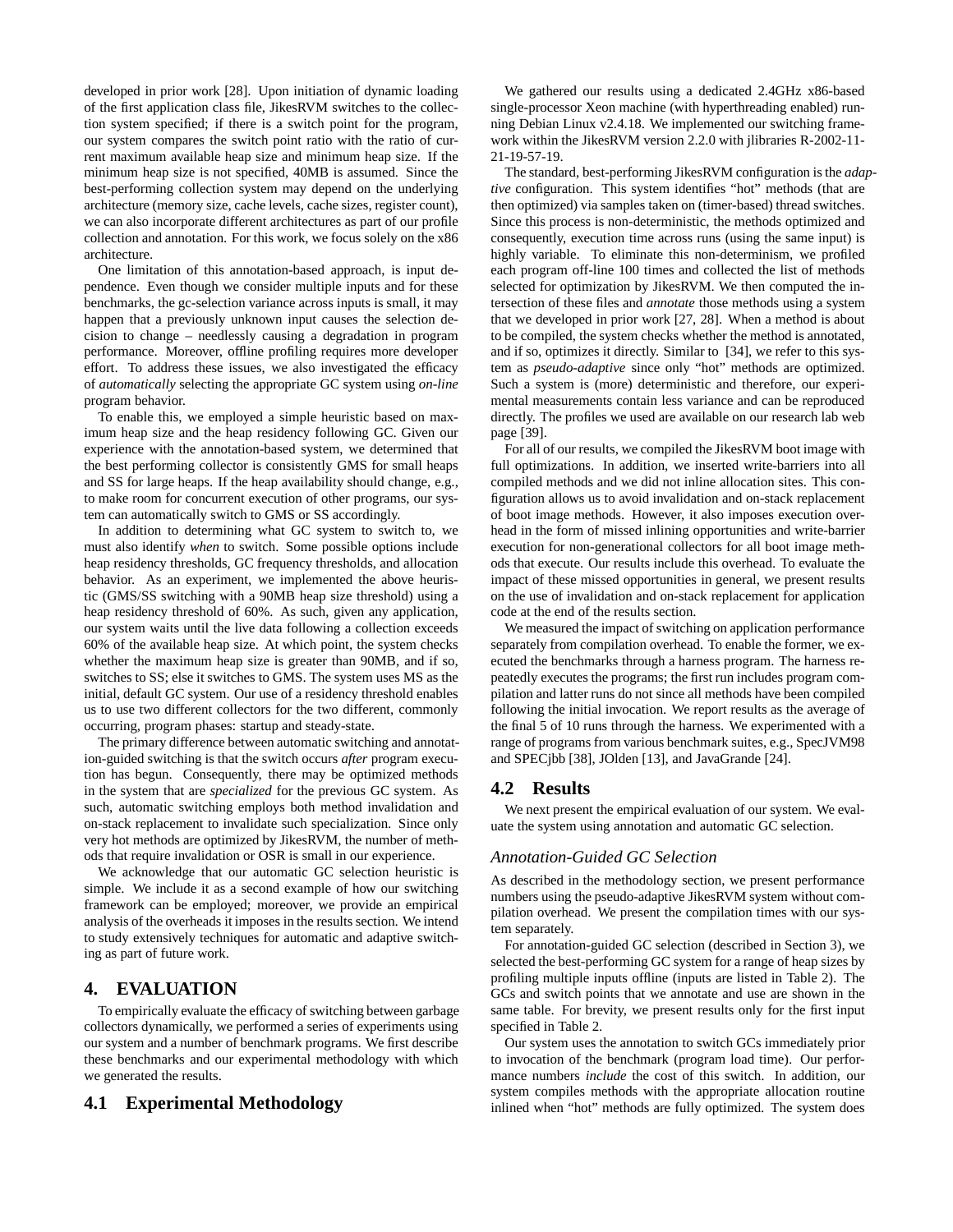

Figure 5: Performance comparison between our switching system, GC Annot (dashed line with + marks), and the unmodified reference system built with five different GC systems. The first three graphs show three representative benchmarks with switch points. The remaining graphs show three representative benchmarks without switch points. The x-axis is heap size relative to the minimum (1 to 12 times the minimum). The y-axis is execution time (in seconds); for SPECjbb, the y-axis is the inverse of the throughput reported by the benchmark; we report 10<sup>6</sup>/throughput in operations/second to maintain visual consistency with the execution time data. GC Annot effectively and efficiently tracks the best-performing collection system regardless of whether there **are switch points.**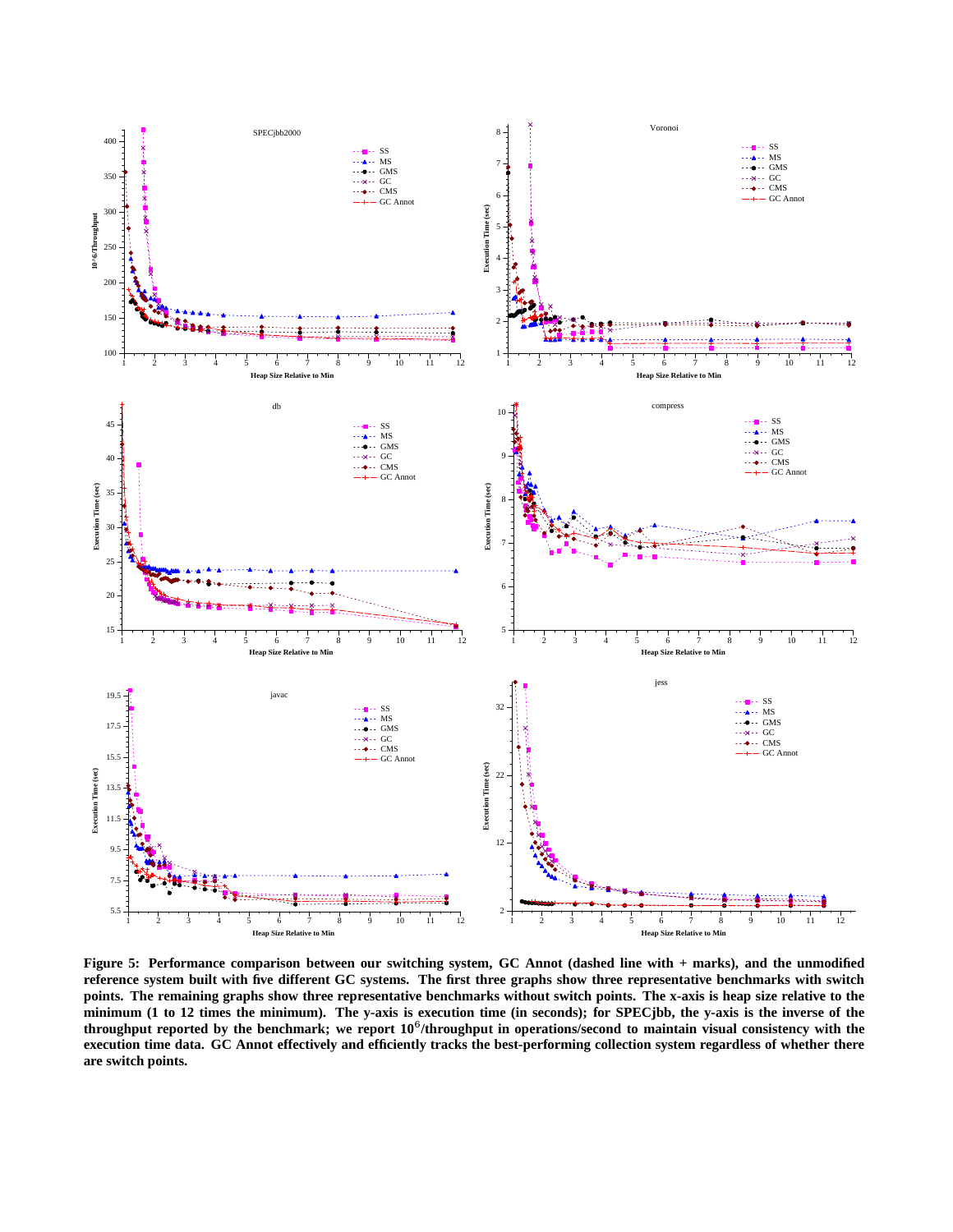insert write-barriers into all unoptimized (fast-compiled) methods; however, write-barriers are only inserted into optimized ("hot") methods for generational collection systems. Since our system switches to the annotated GC system before the benchmark begins executing, no invalidation or on-stack replacement is required (we discuss the performance impact of employing these mechanisms at the end of the results section).

As we discussed in Section 3, there were 5 of 11 benchmarks that exhibit a switch point. Given such benchmarks and our system's ability to switch between GCs given the maximum available heap size, our system has the potential to enable significant performance improvements since no single collector is the bestperforming across heap sizes for these programs for the *same* input.

The first three graphs of Figure 5 shows the results for three representative benchmarks with switch points. The x-axis in each graph is heap size, relative to the minimum (heap size divided by the minimum heap size of the program). We specify the minimum heap sizes per benchmark in column three of Table 2.

The y-axis is program execution time in seconds. For SPECjbb, the y-axis is the inverse of the throughput multiplied by  $10^6$ ; we report this metric to maintain visual consistency with the execution time data, i.e., lower numbers are better. The y-axis value ranges vary across benchmarks.

Each graph contains six curves, one for each of the JikesRVM garbage collectors. These curves represent the performance of the "clean", unmodified, system. The GC systems that we evaluate include Semispace (SS), a Generational/Semispace Hybrid (GSS), a Generational/Mark-sweep Hybrid (GMS), a non-generational Semispace/Mark-sweep Hybrid (CMS), and Mark-sweep (MS). The *GC Annot* curve (dashed line the plus signs and plotted in red if in color) shows the performance of our GC switching system and annotationguided selection.

Each of these benchmarks exhibit a switch point (a change in best-performing GC system), and, our system is able to track the best-performing GC for both small and large heap sizes. For example, for db , our system tracks CMS for small heaps and SS for large heaps. As such, for a *single program and input* but different resource availability levels, our system can improve performance over using *any single collector* for these programs.

The rest of the graphs of Figure 5 show the results for three representative benchmarks for which there is no switch point. The layout of the graphs is the same as those described previously. For these benchmarks, our system tracks the best-performing collector. Notice that the best-performing collector differs across programs, e.g., SS performs best for compress and GMS performs best for the others. Since our system uses annotation to guide GC selection and dynamically switch to the best-performing GC for each program, it is able to improve performance across benchmarks over any single GC system. This becomes more evident when we evaluate this data across benchmarks.

The tables in Figure 6 and Table 3 summarize our results across benchmarks and heap sizes. The tables show how our system reduces performance hits taken when the "wrong", i.e., worst-performing collector, is chosen. In addition, they show the average performance degradation over optimal selection. This degradation is due to cross-input differences (for mpegaudio and JavaGrande as explained in Section 3) and to the differences in our system that enable its flexibility, e.g., write-barrier execution in unoptimized code, boot image optimization, switch time (from MS, the default system, to the annotated system), etc.

Table (a) in Figure 6 shows the average difference between our GC switching system and the best-performing GC at each heap size (column 2) and between our system and the worst-performing GC at each heap size (column 3). In parentheses, we show the average absolute difference in milliseconds; for SPECjbb the value in parenthesis is the difference in inverse throughput.

Note that the data in these tables do not compare our system against a single JikesRVM GC system; instead, we are comparing our system against the *best- and worst-performing GC system at every heap size*. For example, for large heap sizes for the SPECjbb benchmark, the SS system performs best. For small heap sizes, GMS performs best. In this case, to compute percent degradation, we take the difference between execution times enabled by our system and the SS system for large heap sizes, and our system and the GMS system for small heap sizes. On average across benchmarks and heap sizes, our system imposes 4% overhead over the best-performing GC system at each point. Perhaps more importantly however, our system can reduce the overhead of selecting the worst-performing collector (which again may be different across applications and heap sizes) by 26%.

Table (b) presents these same results when we omit Mark-Sweep (MS) collection from consideration. MS works well for small heaps but is thought to implement obsolete technology. As such, we consider the performance of our system without it. On average across benchmarks and heap sizes, our system imposes 3% overhead over the best-performing GC system at each point. In addition, and more importantly, our system can reduce the overhead of selecting the worst-performing collector by 24%. Interestingly, when MS is disregarded from the data, the average degradation actually decreases. This is due to the fact that MS is the best-performing collector for the Voronoi benchmark for small and medium sized heaps. In fact, for this benchmark, the degradation over the best GC is -2%, i.e. an improvement, if MS is not considered. For many of our benchmarks (SPECjbb, db, JavaGrande, etc.), MS is the worst-performing collector, and consequently, the average performance improvement is less than that shown in Table (a).

Finally, Table 3 presents the percent degradation over *always using the Generational/Mark-Sweep Hybrid (GMS)*. GMS is quite popular and thought to be the best-performing, JikesRVM GC system – it is the JikesRVM default collector. GMS exploits the generational hypothesis: programs commonly allocate many, small, shortlived objects. As such, it should be able to perform well in general for a wide range of programs. As the data in Figure 5 shows however, GMS works well in many cases but other GCs enable better performance for some benchmarks (compress, db, Voronoi, etc.). Our system enables a 7% improvement (a negative degradation) over always using GMS across benchmarks and heap sizes. This improvement varies across inputs: 14% and 12% for db and Voronoi, to almost 45% for MST. Note, however, that MST is a very short running program – small differences in execution time (800ms) translate into very large percent differences. The improvement in db translates to over a 3 second benefit.

Another form of overhead that our system introduces, that is not measured in the previous results, is compilation overhead. On average, our system imposes no significant overhead on fast compilation (0.2%) despite the fact that it inserts write-barriers into all methods. For the optimizing compiler, we introduce 18% overhead (97ms) – since compilation overhead is so small, a small increase in compilation time translates into a large percent overhead. This additional overhead can be attributed to not inlining allocation routines for the boot-image and inserting write barrier checks into the boot-image code (the code that executes when the compilers run).

Overall, these results indicate that our framework is able to achieve performance that is similar to the best-performing collector (in terms of both execution performance and compilation overhead) by making use of the annotated information to guide dynamic switch-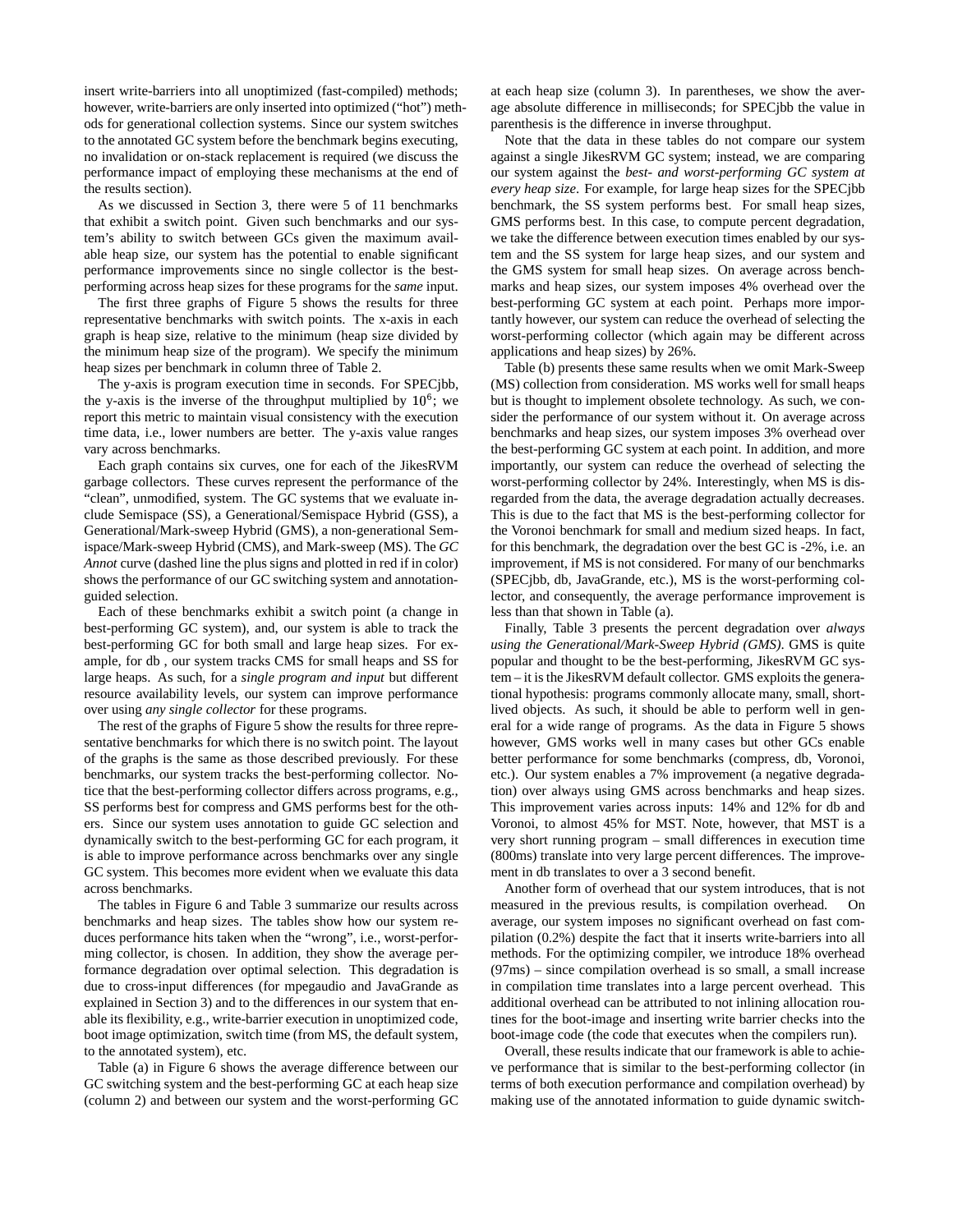| Average Difference Between Best & Worst GC Systems |                                 |                                   | Average Difference Between Best & Worst GC Systems |                                 |                                   |
|----------------------------------------------------|---------------------------------|-----------------------------------|----------------------------------------------------|---------------------------------|-----------------------------------|
|                                                    | <b>GCAnnot</b>                  |                                   |                                                    | <b>GCAnnot</b>                  |                                   |
|                                                    | Degradation                     | Improvement                       |                                                    | Degradation                     | Improvement                       |
| Benchmark                                          | over Best                       | over Worst                        | Benchmark                                          | over Best                       | over Worst                        |
| compress                                           | 6.28%<br>(443ms)                | 3.53%<br>(279ms)                  | compress                                           | (443ms)<br>6.28%                | 1.47%<br>(113ms)                  |
| jess                                               | 2.82%<br>(85ms)                 | 56.17%<br>(5767ms)                | jess                                               | 2.82%<br>(85ms)                 | 53.23%<br>(5595ms)                |
| dh                                                 | 2.88%<br>(532ms)                | 12.47%<br>(3028ms)                | dh                                                 | 2.88%<br>(532ms)                | 8.04%<br>(1866ms)                 |
| javac                                              | 5.64%<br>(392ms)                | 24.12%<br>(2944ms)                | javac                                              | (392ms)<br>5.64%                | (2727ms)<br>21.47%                |
| mpegaudio                                          | 3.54%<br>(214ms)                | 3.21%<br>(209ms)                  | mpegaudio                                          | 3.54 %<br>(214ms)               | 2.62%<br>(170ms)                  |
| mtrt                                               | 4.51%<br>(270ms)                | 42.29%<br>(5170ms)                | mtrt                                               | (270ms)<br>4.51%                | (5170ms)<br>42.29%                |
| jack                                               | 3.22%<br>(147ms)                | 32.70%<br>(2787ms)                | jack                                               | 3.22%<br>(147ms)                | (2681ms)<br>30.81%                |
| JavaGrande                                         | (2511ms)<br>3.97%               | (15500ms)<br>17.71%               | JavaGrande                                         | 3.97%<br>(2511ms)               | 14.25%<br>(12680ms)               |
| SPECibb                                            | 2.22% $(3.17*10^6/\text{tput})$ | 27.95% $(82.68*10^6/\text{tput})$ | SPECibb                                            | 2.22% $(3.17*10^6/\text{tput})$ | 24.11% $(76.21*10^6/\text{tput})$ |
| <b>MST</b>                                         | 4.07%<br>(30ms)                 | (1001ms)<br>48.42%                | <b>MST</b>                                         | 4.07%<br>(30ms)                 | 48.08%<br>(999ms)                 |
| Voronoi                                            | 9.20%<br>(144ms)                | 31.78%<br>(1063ms)                | Voronoi                                            | $-2.00\%$<br>(-64ms)            | 31.78%<br>(1063ms)                |
| Average                                            | 4.38%                           | 26.22%                            | Geo. Mean                                          | 3.36%                           | 24.13%                            |
| (a)                                                |                                 |                                   |                                                    | (b)                             |                                   |

Figure 6: Summarized performance differences between our annotation-guided switching system and the reference system across heap sizes. Table (a) shows the percent degradation over the best- and percent improvement over the worst-performing GC systems across heap sizes (the time in milliseconds that this equates to is shown in parenthesis). Table (b) is the same as (a) only we have **omitted Mark-sweep from the comparison since it is thought to implement obsolete technology.**

|                   | GC Annot: Average<br>Degradation Over |  |  |
|-------------------|---------------------------------------|--|--|
| Benchmark         | Generational Mark-Sweep               |  |  |
| compress          | $-0.37\%$ $(-28ms)$                   |  |  |
| jess              | 2.82% (85ms)                          |  |  |
| dh                | -14.17%<br>$(-3122ms)$                |  |  |
| javac             | (373ms)<br>5.19%                      |  |  |
| mpegaudio         | $(-140ms)$<br>-2.19%                  |  |  |
| mtrt              | 2.32%<br>(78ms)                       |  |  |
| jack              | (147ms)<br>3.22%                      |  |  |
| <b>JavaGrande</b> | $-0.19\%$<br>$(-87ms)$                |  |  |
| SPECibb           | $(1.72*10^6/\text{tput})$<br>0.95%    |  |  |
| <b>MST</b>        | $-44.66\%$<br>$(-827ms)$              |  |  |
| Voronoi           | $(-241ms)$<br>$-11.88%$               |  |  |
| Geo. Mean         |                                       |  |  |

#### **Table 3: Percent degradation of our system over always using the popular GMS collection. The negative values indicate that on average across heap sizes, our system improves performance over GMS.**

ing between GC systems. Moreover, when there is a switch point for programs, our system can enable the best performance on average over any single GC system for that program. For cases in which there is no cross-over between optimal collectors, our system maintains performance similar to that of the reference system. However, since the optimal GC varies across benchmarks, our system is able to perform better than any single GC system across benchmarks.

#### *Automatic Switching*

Finally, we empirically evaluated automatic switching (AutoSwitch). To experiment with such a configuration, we implemented the simple heuristic (based on 60% heap residency) described in Section 3.

Invalidation and on-stack replacement are two optimizations that we described in Section 2.2.3 that enable us to aggressively inline allocation sites and avoid inlining write-barriers into hot methods, according to the GC system in use when optimization is performed. As a result, we are able to achieve performance levels similar to that of a non-switching JVM, as shown in the data for annotation-guided GC selection. However, if the system switches GCs during execution of the program, we must *undo* this optimization and replace this code with versions optimized for the GC system to which we have switched.

By employing OSR and invalidation, the compilation system of AutoSwitch has more work to do. It must generate an OSRInfo record for every point in the program at which a GC switch can oc-

| Average Difference Between Best & Worst GC Systems |                    |                        |  |  |  |
|----------------------------------------------------|--------------------|------------------------|--|--|--|
|                                                    | AutoSwitch         |                        |  |  |  |
|                                                    | Degradation        | Improvement            |  |  |  |
| <b>Benchmark</b>                                   | over Best          | over Worst             |  |  |  |
| compress                                           | 8.70%<br>(608ms)   | 1.71%<br>(140ms)       |  |  |  |
| jess                                               | (1080ms)<br>36.60% | 47.05%<br>(5652ms)     |  |  |  |
| dh                                                 | (3489ms)<br>18.9%  | (2348ms)<br>8.54%      |  |  |  |
| javac                                              | (1817ms)<br>26.89% | $(-367ms)$<br>$-4.97%$ |  |  |  |
| mpegaudio                                          | 12.41%<br>(748ms)  | $(-312ms)$<br>$-4.82%$ |  |  |  |
| mtrt.                                              | 30.04%<br>(1816ms) | 10.60%<br>(1074ms)     |  |  |  |
| jack                                               | 19.29%<br>(855ms)  | 19.12%<br>(1886ms)     |  |  |  |
| Geo. Mean                                          | 15.15%             | 17.14%                 |  |  |  |

**Table 4: AutoSwitch Results. We show the percent degradation over the best- and percent improvement over the worstperforming GC systems across heap sizes (the time in milliseconds that this equates to is shown in parenthesis).**

cur in the JikesRVM, i.e., GC safe-points (call and allocation sites, loop backedges, etc). These records are later discarded once the live variable information is stored into compact OSR maps; however, the cost of their generation and processing is present in the compilation time. On average across benchmarks, our system imposes an additional 348ms in optimization time (for hot methods). AutoSwitch increases fast-compilation time by only 0.2% (0.73ms).

We next measured the performance of AutoSwitch, using the SpecJVM98 benchmarks. Table 4 presents the average performance overhead (without compilation overhead) across these benchmarks and heap sizes (those used in our previous results). The table uses the same format as we used previously for Table (a) in Figure 6. AutoSwitch enables performance improvements over the worst-performing GC of 17% (1488ms) on average. If we do not consider the MS collector, this improvement is 15% (1213ms) on average. However, the average degradation of our system over the best-performing collector is 15% (1489ms). This is significantly worse than annotationguided GC selection.

The primary difference between annotation-guided GC selection and AutoSwitch is the use of OSR and invalidation of specialized methods. As such, we investigated the overhead imposed by each to identify the source of overhead imposed on AutoSwitch. For small heap sizes, the 60% residency threshold is reached very early during program execution when very few methods have been discovered as hot and optimized. As such, invalidation and OSR overhead, if they occur at all, impose very little overhead (21.0ms on average across benchmarks for invalidation, and 0.0ms for OSR). For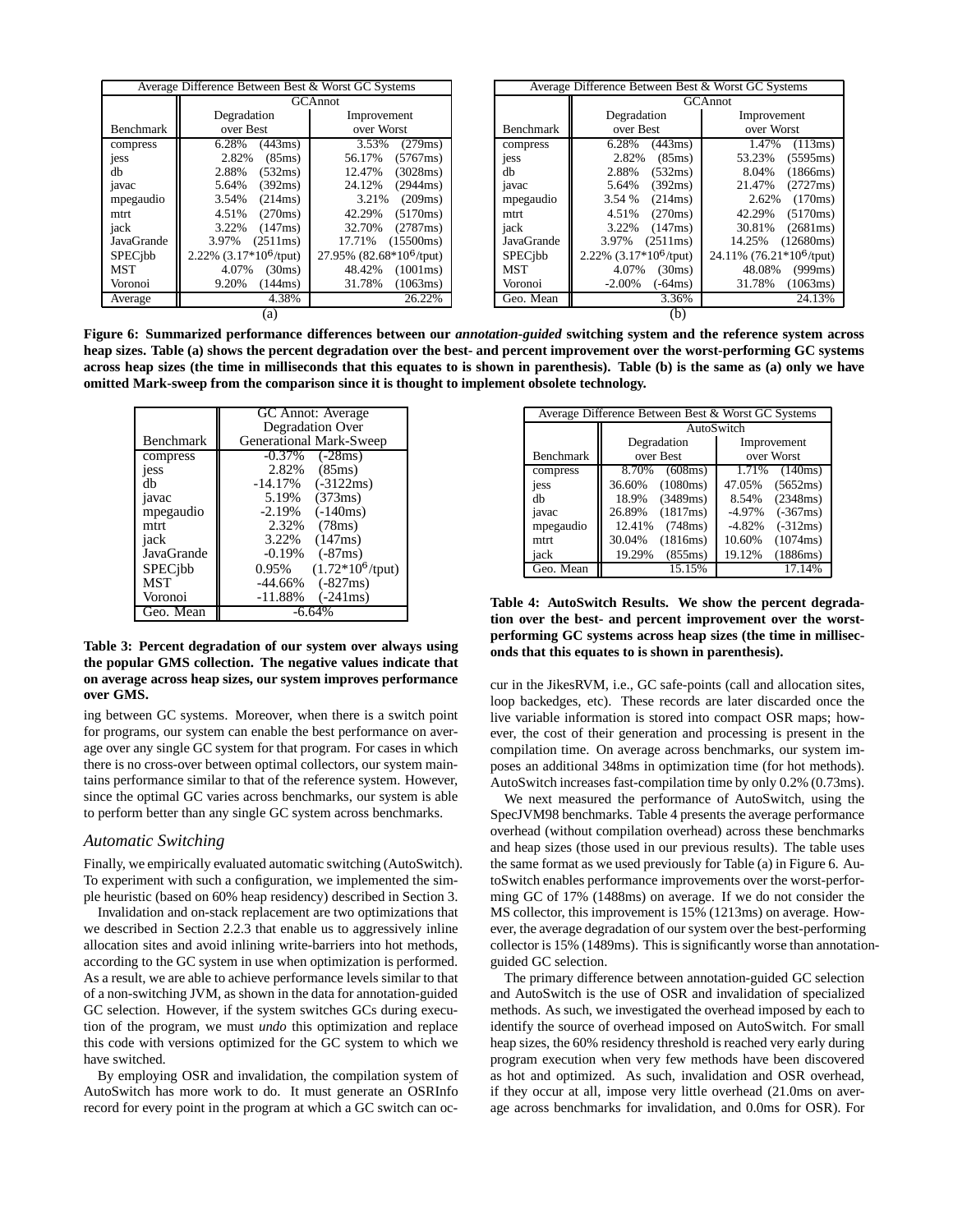larger heap sizes, this threshold is reached after significantly more execution time has elapsed potentially increasing the number of optimized methods that must be invalidated and, if they are currently executing, OSR'd. For medium-sized heaps invalidation overhead is 25ms on average across benchmarks and for OSR it is 0.6ms. For large-sized heaps, the overhead is 38ms and 5ms on average, for invalidation and OSR, respectively. Our measurements indicate that overall, the overhead introduced by invalidation and OSR is very small for all heap sizes. We have omitted per-benchmark results for brevity; however, they are available in our technical report [37].

Upon further investigation, we discovered the cause of remaining overhead: loss of optimization opportunity. As described in Section 2.2.3, we insert OSRInfo place-holders into the code at all points at which a thread-switch and GC can occur, in order to recover method state during OSR. We implement these OSRInfo points as extensions to the *YieldPoint* instruction, an instruction that causes the currently executing thread to yield the processor to other threads. A fundamental characteristic of yieldpoints in the JikesRVM is that the optimizing compiler *pins* these instructions to ensure that they execute at the point specified; this prevents the optimizer from moving instructions around them (performing code motion).

In our system, unlike the OSR mechanism described in prior work for deferred compilation [15], our OSR points (OSRInfos) are simply markers that are later discarded during code generation. However, the compiler handles them similarly to yieldpoints (which ensures that our OSR maps are correct), and as such, does not perform code motion optimizations across them. In addition, since *OSRInfo* instructions need to use live variables in the program code (similar to *OSRPoint* instructions), other optimizations, like load/store elimination and dead-code elimination are also inhibited. Since there are many points at which OSR *might* occur, the quality of the code that our optimizing compiler produces is significantly worse than that of the clean system (for which there are no OSRInfo points).

We are currently investigating ways to enable these optimizations, regardless of *OSRInfo* points. Specifically, we must incrementally update the OSR map information as optimizations cause the method state (stack/locals) to change. We will investigate the efficacy of this approach as well as other heuristics to guide automatic switching as part of future work.

#### **5. RELATED WORK**

Two areas of related work show that performance due to the the GC employed varies across applications and that switching collectors dynamically can be effective. In [30, 32], the authors show that performance can be improved by combining variants of the same collector in a single system, e.g., mark-and-sweep and mark-andcompact. and semispace and slide-compact In [35], the authors show that coupling compaction with a semispace collector can be effective. No extant system, to our knowledge, provides a general, easily extensible framework that enables dynamic switching between a number of completely unrelated collectors.

Other related work shows empirically that performance enabled by garbage collection is application-dependent. For example, Fitzgerald and Tarditi [16] performed a detailed study comparing the relative performance of applications using several variants of generational and non-generational semispace copying collectors (the variations had to do with the write barrier implementations). They showed that over a collection of 20 benchmarks, each collector variant sometimes provided the best performance. On the basis of these measurements they argued for profile-directed selection of GCs. However, they did not consider variations in input, required different prebuilt binaries for each collector, and only examined semispace copying collectors.

Other studies have identified similar opportunities [4, 42, 36]. IBM's Persistent Reusable JVM [21] attempts to split the heap into multiple parts grouped by their expected lifetimes, employs heapspecific GC models and heap-expansion to avoid GCs. It supports command-line GC policies to allow the user to choose between optimizing throughput or average pause time. BEA's Weblogic JRockit VM [7] employs an adaptive GC system which performs dynamic heap resizing. It also automatically chooses the collection policy to optimize for either minimum pause time or maximum throughput, choosing between concurrent and parallel GC, or generational and single-spaced GC, based on the application developer's choice. BEA's white-paper [7], however, describes the system at a very high level and provides few details or performance data. We were unable to compare our system against the JRockit, due to its proprietary nature. To our knowledge, no extant research has defined and evaluated a general framework for switching between very diverse GC systems, such as the one that we describe. In addition, our automatic switching heuristic, albeit simple, requires no user intervention and achieves considerable performance improvement.

#### **6. CONCLUSION**

Garbage collection plays an increasingly important role in nextgeneration Internet computing and server software technologies. However, the performance of collection systems is largely dependent upon application execution behavior and resource availability. In addition, the overhead introduced by selection of the "wrong" GC system can be significant. To overcome these limitations, we have developed a framework that can automatically switch between GC systems without having to restart and possibly rebuild the execution environment, as is required by extant systems. Our system can switch between collection strategies *while* the program is executing. Our empirical evaluation shows that the annotation-guided switching system we describe degrades performance by under 4% on average over the best-performing collection system for a particular heap size given the range of heap sizes studied. In addition, our system significantly improves performance (over 24% on average) over the GC system at each heap size and over always using the popular Generational/Mark-Sweep hybrid (by 7% on average).

As part of future work, we plan to investigate techniques that reduce the overhead of automatic switching, dynamically identify switch points online. We plan to consider the frequency of collections, allocation rates, and memory hierarchy behavior to guide adaptive selection of collection and allocation algorithms. In addition, we plan to investigate whether it is more effective to switch between fewer, more homogeneous garbage collectors, and how our system adapts to variable workloads in a server environment that runs multiple applications concurrently.

## **Acknowledgements**

We would like to thank the anonymous reviewers for providing useful comments for the final version of this paper. This work was funded in part by NSF grant No. EHS-0209195, and an Intel/UCMicro external research grant.

#### **7. REFERENCES**

- [1] AIKEN, A., AND GAY, D. Memory management with explicit regions. In *Proceedings of the ACM SIGPLAN '98 Conference on Programming Language Design and Implementation* (May 1998).
- [2] ALPERN, B., ET AL. The Jalapeño Virtual Machine. *IBM Systems Journal 39*, 1 (2000), 211–221.
- APPEL, A. W. Simple generational garbage collection and fast allocation. *Software Practice and Experience 19*, 2 (1989), 171–183.